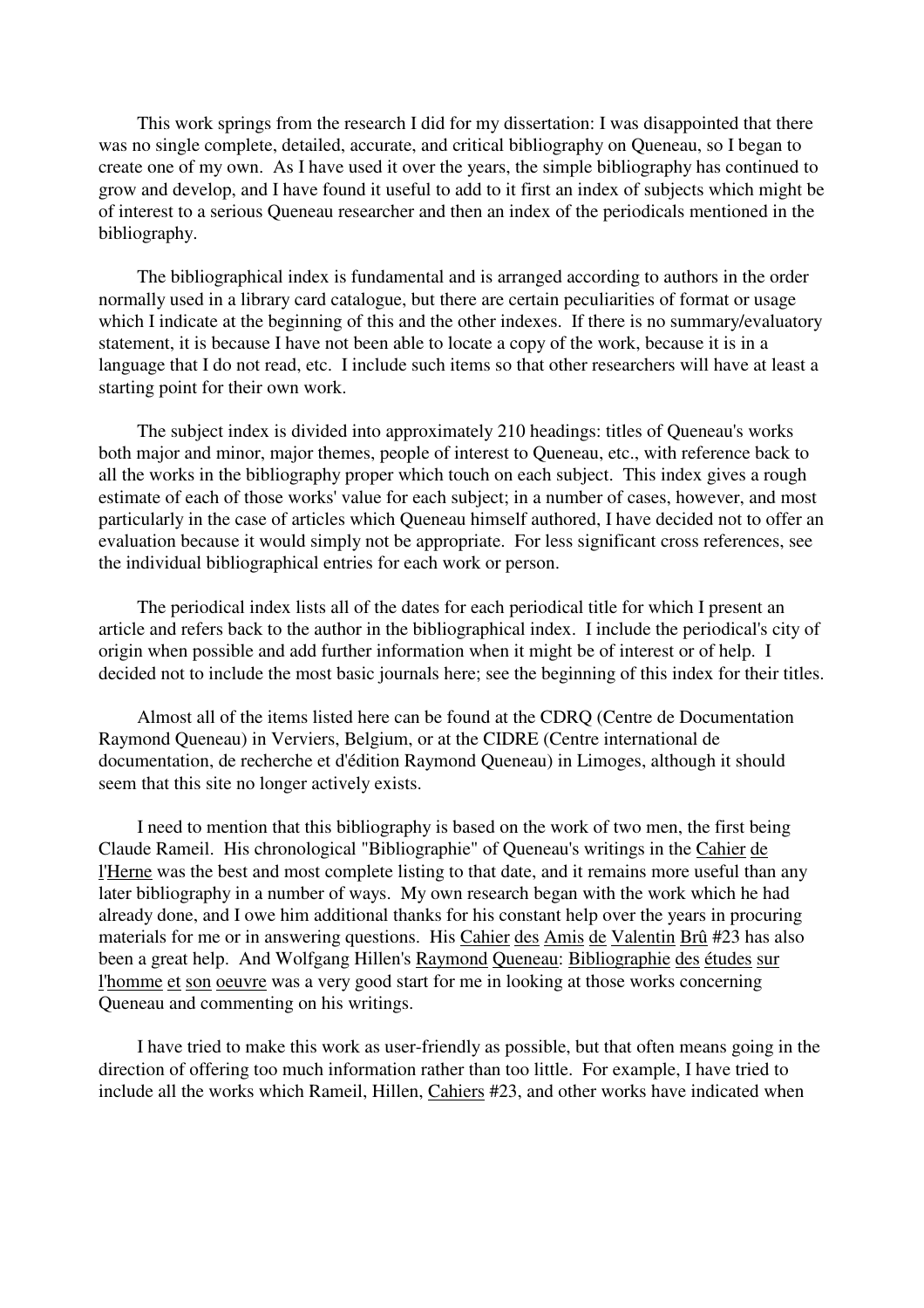there was enough information available for further research to be done, even if that information was incomplete. I have listed those works here for the sake of completeness and in the hopes that other researchers might be more successful in finding the originals than I have been.

I am aware that there are works which I could not find more than the most basic information on, especially in South America and Southeast Asia, and I am sure that there is much more available for those living there and willing to do the research. I have also included a fair number of items which I have found to be of little interest: this will spare others the time and effort it takes to look into any references to them, and it will also serve as a rough measure of the amount and depth of interest which Queneau elicited at various times.

I have intentionally omitted many interesting references to Queneau's Journaux since his daughter-in-law has included in that work an extremely detailed index of people's names; these references are absolutely invaluable. I have otherwise cited these diaries only in reference to works or events or when it seemed that something valuable might otherwise be lost.

This larger scope also means including a number of items on Queneau's life, his peripheral interests, and the Oulipo: they might not directly concern his literary works but provide a basis for a more profound understanding of those works. Even then, I have only included the most significant items I could find; the CDRQ has photocopies of many original Queneau manuscripts, preparatory notes, personalia, and other items thanks to André Blavier and Suzanne Bagoly's collecting, stocking, organizing, and maintaining it. It has many more treasures than I could possibly list, not the least of which is the current librarian, Suzanne Bagoly. I have received an immense amount of help from her and from M. Blavier, the founder and original custodian of the collection.

Two American scholars have also been of help. Mrs. Susan Poteet Jenkins has shared a great number of her discoveries with me and offered me copies of items that I could not procure on my own. And Professor Warren Motte of Boulder, Colorado, has been an enormous encouragement; without him I would probably have deferred publication of this work for another five years.

I owe additional thanks to Richard Jizba or our Health Sciences Library, who shepherded me through the process of preparing my work for publication on the web; I could never have done it without him. Daniel Meyer of Verviers has been of constant aid in perfecting the onsite presentation and in making the bibliography as user-friendly as possible.

And finally, I also need to thank the many librarians at the University of Wisconsin (Madison), Northwestern University, the University of Chicago, the University of Illinois (Urbana), the University of Iowa, and Harvard University. They have been consistently welcoming and helpful and have made many suggestions on the form of this work. They are the hardworking and good-humored unsung heroes of much of American literary research, and this bibliography would have been absolutely impossible without their patient and hidden labors.

I might add that I have tried to keep the comments from being as deadly dull as they usually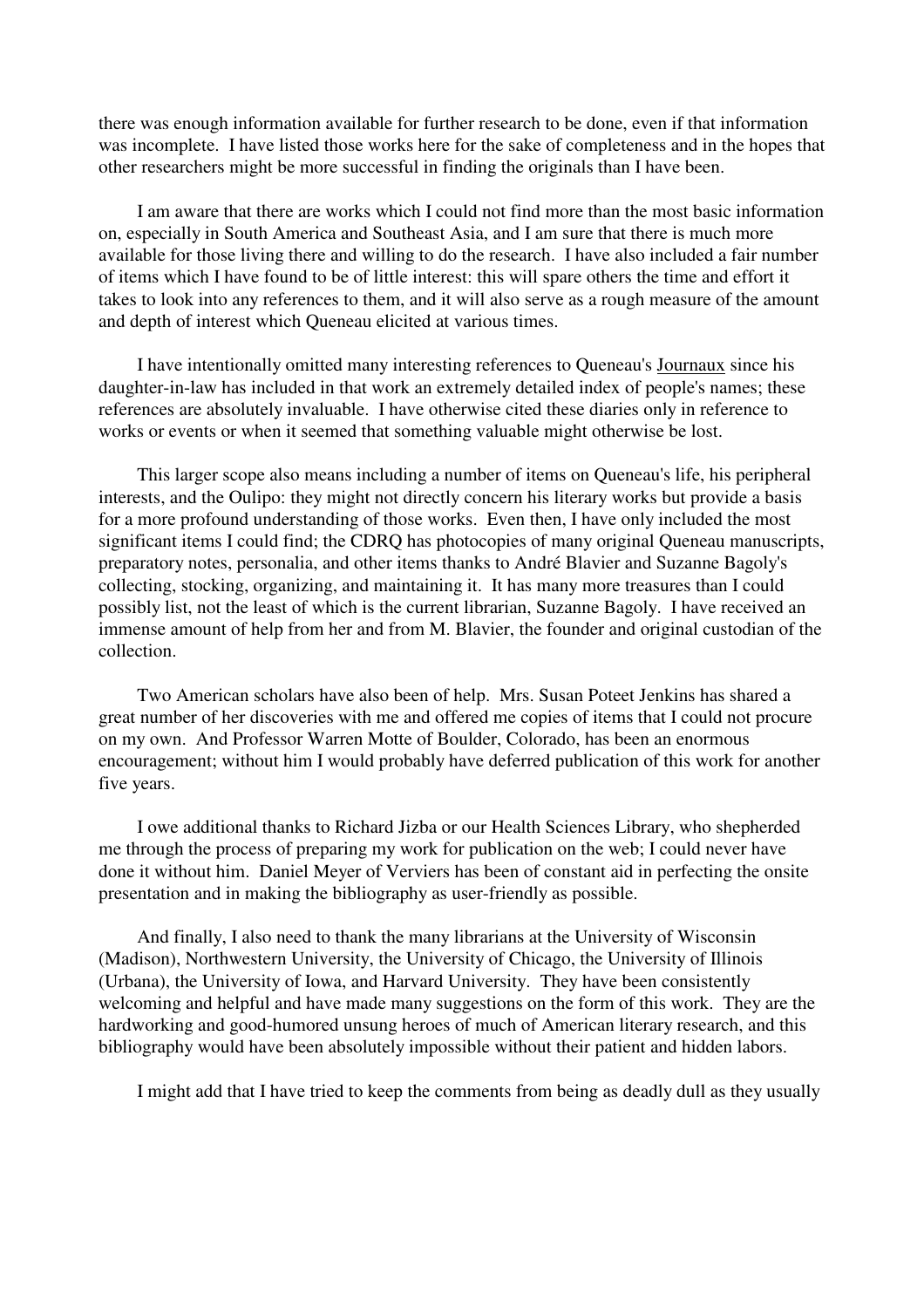are in a wok of this sort: if you sense a joke or an attitude lurking in my words, it's probably because I put it there intentionally. I wouldn't go so far as to say that I have tried to be comic, but it is hard to limit oneself to the flat and univocal when one has been touched by someone like Queneau...

Since any bibliography is very much a work in progress, I would greatly appreciate receiving any suggestions, corrections, additions, or modifications whatsoever, although I do not promise to act on them. I can always be reached through Creighton University in Omaha.

## ######

These entries generally follow the older Modern Language Association Handbook. They are listed in alphabetical order according to author, but with the following peculiarities:

For an author's name:

- "A," "de," "von," all articles, etc. used at the beginning of an <u>author's last name</u> are ignored unless capitalized.
- Since I consider a space or an apostrophe within a word (e.g., "aujourd'hui") to come at the head of the alphabet, "De Poli" comes between "Davidson" and "Debidour" and "O'Hara" between "Ogliasto" and "Okafor." As the particle is not capitalized in "de Decker," his name falls between "Decaunes" and "Decock." Thus: Davidson, De Poli, Debidour, Decaunes, de Decker, Decock.
- An author indicated only by his or her initials is filed according to those initials at the beginning of that letter (e.g., a "C.T.K." article is filed as "K., C. T." at the start of the "K" articles, after "C.S.K." and before "C.U.K.").
- "St." is filed under "St" and not as "Saint"; "Mac" and "Mc" are filed in the normal alphabetical order and not as if they were exceptions.
- Under a given author's name I present the titles in the usual order; at the end come those which s/he edited, those s/he collaborated on, and finally cross-references for the author.

Titles in Greek are found in their approximate place in the Latin alphabet (e. g., "Φ"/"φ" appears as if it were "f" and "Ζ"/"ζ" appears as if it were "z").

For the names of titles:

- All articles used at the beginning of a title are ignored, but prepositions are alphabetized as usual.
- Titles come in the regular alphabetical order first, then special aspects of a given major work (notes, "prière d'insérer," translations, etc.), titles beginning with numbers, and finally articles which have no title.
- When I have verified that an article has no volume, year, or issue number or no month of publication I have entered an asterisk ("\*") where that information would ordinarily go; if the space is blank, I haven't as yet been able to verify the information. When I have not yet determined the city of publication for a periodical, I have left the space